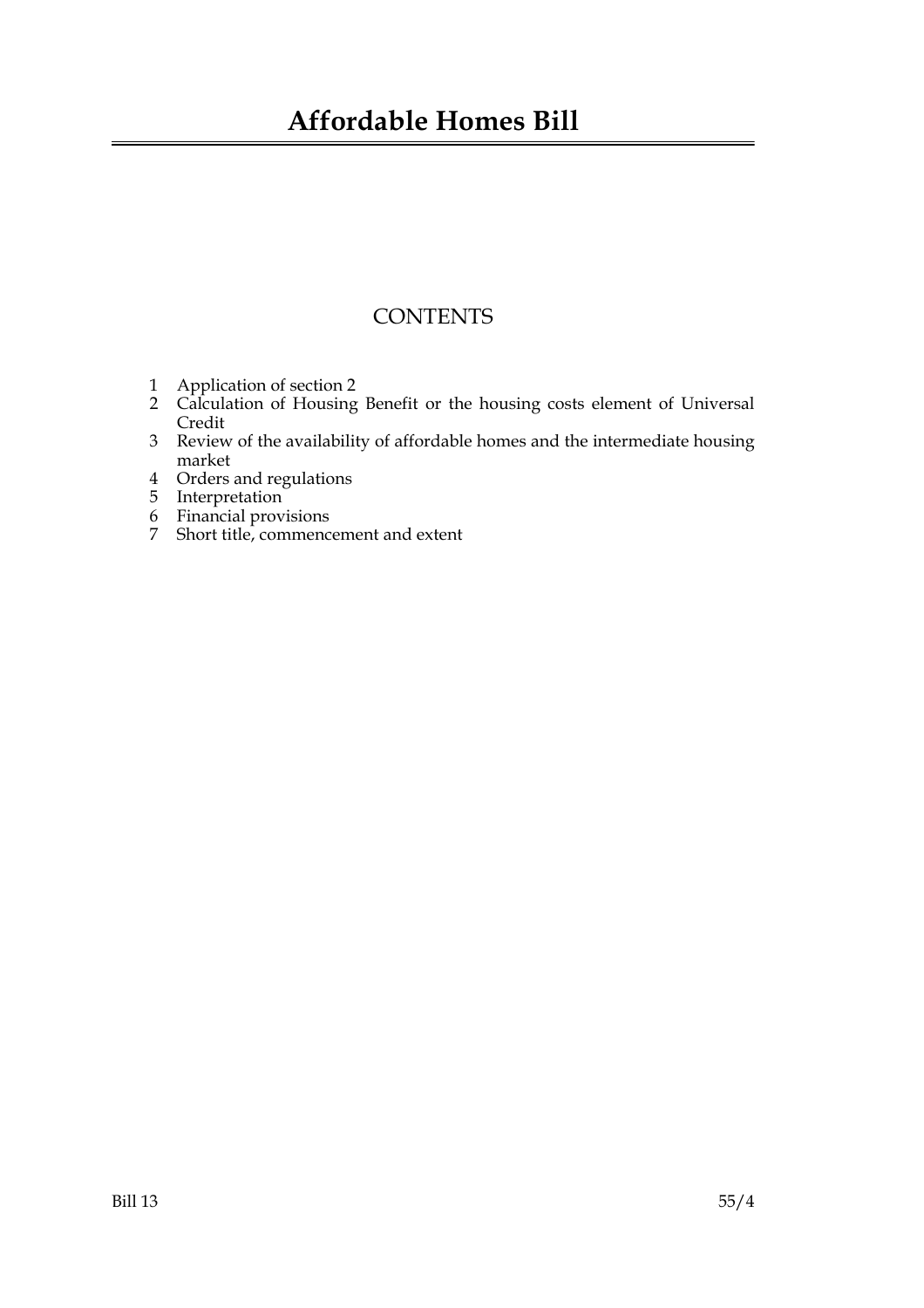## A **BILL** TO

Make provision about the availability of affordable homes; and for connected purposes.

E IT ENACTED by the Queen's most Excellent Majesty, by and with the advice and consent of the Lords Spiritual and Temporal, and Commons, in this present **B** E IT ENACTED by the Queen's most Excellent Majesty, by and with consent of the Lords Spiritual and Temporal, and Commons, Parliament assembled, and by the authority of the same, as follows:  $-$ 

### **1 Application of section 2**

The provisions of section 2 apply where—

- (a) the claimant is a person in receipt of Housing Benefit; or
- (b) the claimant is in receipt of Universal Credit which includes an amount in respect of the housing costs element of Universal Credit; and
- (c) the property to which the claim relates is a dwelling of which the landlord is a local housing authority or a registered provider of social housing.

#### **2 Calculation of Housing Benefit or the housing costs element of Universal Credit**

- (1) The appropriate maximum Housing Benefit or the amount to be included as the housing cost elements of a Universal Credit award shall not be less than the actual amount of the liability in a case where—
	- (a) an adaptation has been made to the dwelling to provide assistance to meet a disability need of the claimant, the claimant's partner or a close relative of the claimant or the claimant's partner who resides at the dwelling and the claimant has provided the relevant authority with such certificates, documents, information or evidence as to demonstrate, to the reasonable satisfaction of the relevant authority—
		- (i) the disability need of a person referred to above;
		- (ii) that an adaptation has been made to meet that need; and
		- (iii) that the cost of the adaptation is not less than an amount prescribed in regulations made by the Secretary of State;
	- (b) the claimant, the claimant's partner or a close relative of the claimant or the claimant's partner—

*5*

*10*

*15*

*20*

*25*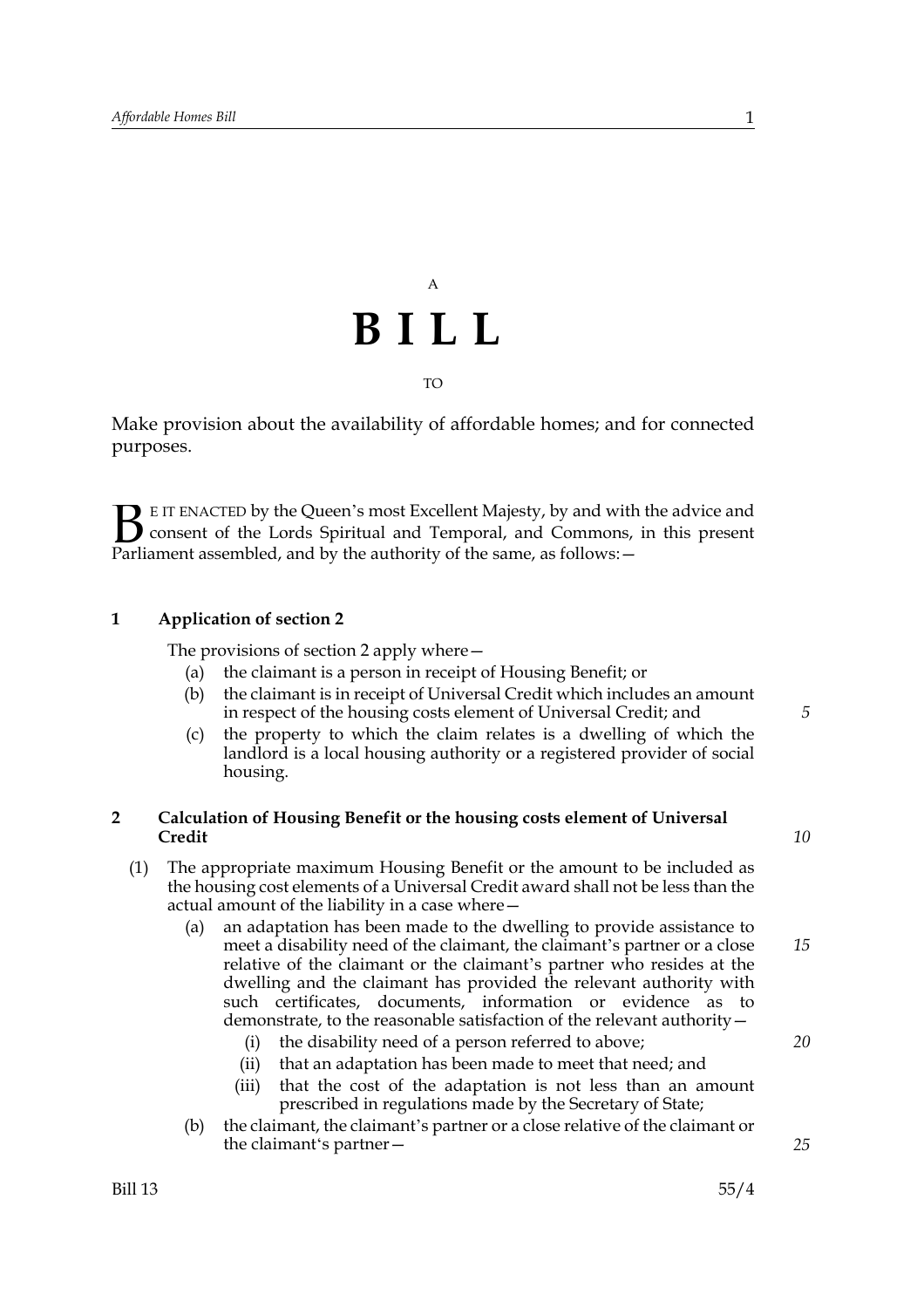*5*

*15*

*25*

- (i) resides at the dwelling;
- (ii) is in receipt of any component of Disability Living Allowance or of Personal Independence Payment (whichever is applicable);
- (iii) has satisfied the relevant authority that, due to their disability, they are not reasonably able to share a bedroom with another person;
- (iv) as a result of paragraphs (i) to (iii), an additional bedroom is required to accommodate any person residing at the premises who would otherwise, pursuant to regulation B13(5) of the Housing Benefit Regulations 2006 be able to share a bedroom with them; and *10*
- (v) the dwelling does not have additional bedrooms exceeding those needed to accommodate any person falling under (iv) above, save as may be provided by other legislative provisions;
- (c) neither the claimant's landlord nor a local authority, where it is not the landlord, has made a reasonable offer of alternative accommodation.
- (2) Regulations made under this section may define "reasonable offer of alternative accommodation" for the purposes of sub-section (1)(c) above.

#### **3 Review of the availability of affordable homes and the intermediate housing market** *20*

- (1) During the period of 12 months commencing with the coming into force of this Act, the Secretary of State shall carry out a review of the availability of affordable homes and intermediate housing and produce and lay before Parliament a report which must set out the conclusions of the review.
- (2) The report may assess, in particular—
	- (a) the extent of the need for affordable homes and intermediate housing and any impediments to the meeting of the need;
	- (b) progress made in meeting any need identified and an assessment of the potential for the development of the market for intermediate housing; *30*
	- (c) the financial products to support the market and the role of registered providers and community land trusts;
	- (d) whether the Secretary of State should issue—
		- (i) guidance under section 46 of the Housing and Regeneration Act 2008, or
		- (ii) directions under section 47 of the Housing and Regeneration Act 2008,

so as to contribute to meeting the need or the development of the market.

#### **4 Orders and regulations**

- (1) Any power to make an order or regulations under this Act is exercisable by statutory instrument.
- (2) A statutory instrument containing an order or regulations under this Act is subject to annulment in pursuance of a resolution of either House of Parliament.

*40*

*35*

*45*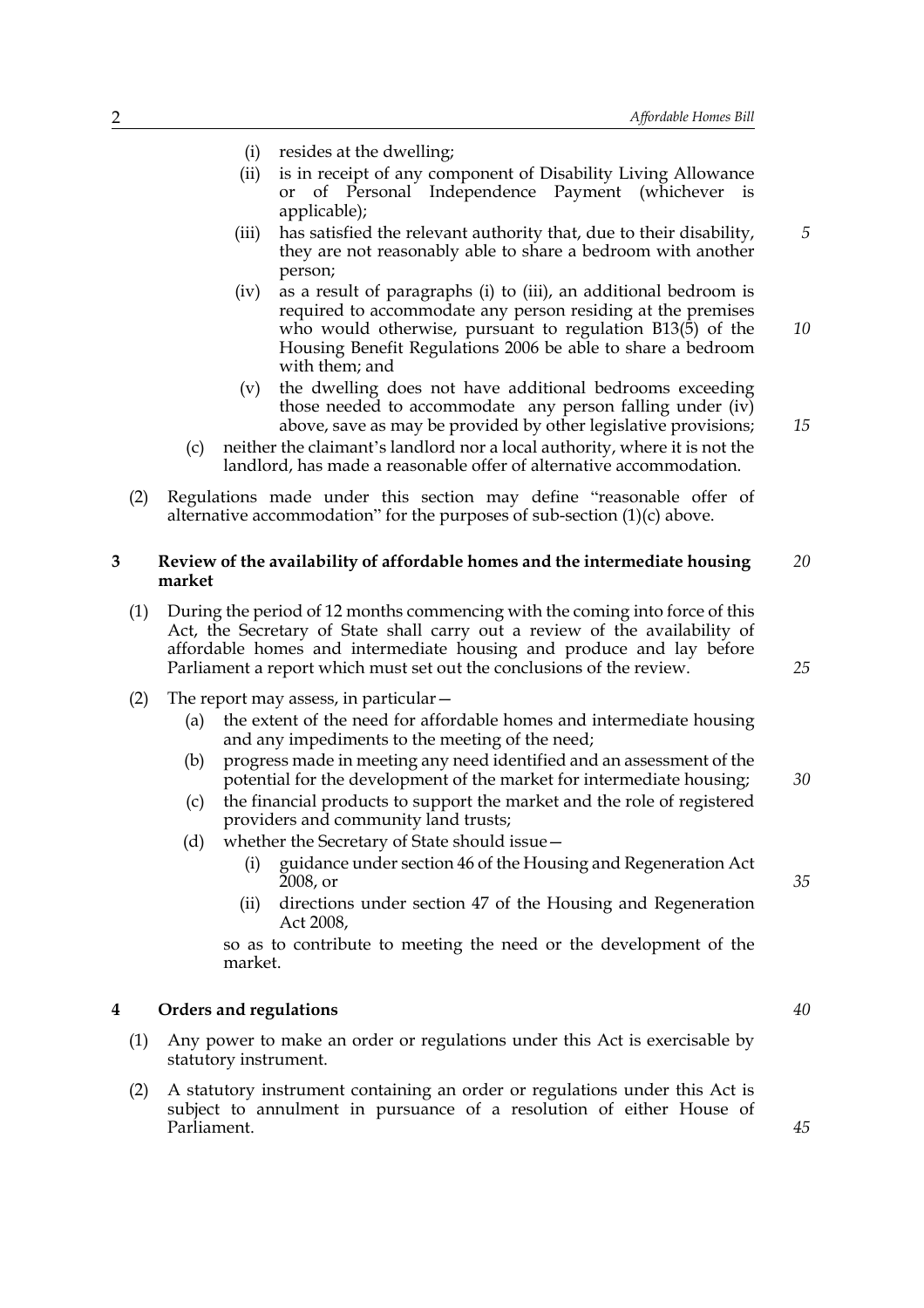#### **5 Interpretation**

- (1) In sections 1 and 2—
	- (a) in any instance where the provisions apply to Scotland or Wales for "registered provider of social housing" substitute "registered social landlord";
	- (b) "close relative" means a parent, parent-in-law, son, son-in-law, daughter, daughter-in-law, step-parent, step-son, step-daughter, brother, sister, or if any of the preceding persons is one member of a couple, the other member of that couple;
	- (c) "relevant authority" means an authority administering Housing Benefit or the housing costs element of Universal Credit. *10*
- $(2)$  In section  $3-$ 
	- (a) "affordable homes" means intermediate housing provided to eligible households whose needs are not met by the market and eligibility is determined with regard to local incomes and local house prices and which housing remains at an affordable price for future eligible households;
	- (b) "community land trust" means a body corporate which satisfies the conditions laid down in section 79(4) and (5) of the Housing and Regeneration Act 2008 ("the 2008 Act") and where "local community" has the meaning provided in section 79(3) of the 2008 Act;
	- (c) "financial product" includes loans, mortgages, guarantees, overdrafts and such other forms of financial assistance which exist to enable the purchase of an interest in property;
	- (d) "intermediate housing" means homes for sale and rent provided at a cost above social rent, but below market levels as determined by local house prices. These may include shared ownership, co-operative housing where members have an equity interest, equity loans and other low cost homes for sale and intermediate rent but shall not include affordable rented housing; *25 30*
	- (e) "registered provider" means a person listed in the register of providers of social housing established under Chapter 3 of Part 2 of the 2008 Act.

#### **6 Financial provisions**

*There is to be paid out of money provided by Parliament—*

- (a) *any expenditure incurred under or by virtue of this Act by the Secretary of State], and 35*
- (b) *any increase attributable to this Act in the sums payable under any other Act out of money so provided.*

#### **7 Short title, commencement and extent**

- (1) This Act may be cited as the Affordable Homes Act 2014.
- (2) This Act comes into force at the end of the period of 3 months beginning with the day on which it is passed.
- (3) Sections 1 and 2 of this Act extends to England and Wales and Scotland.
- (4) Section 3 of this Act extends to England only.

*5*

*15*

*20*

*40*